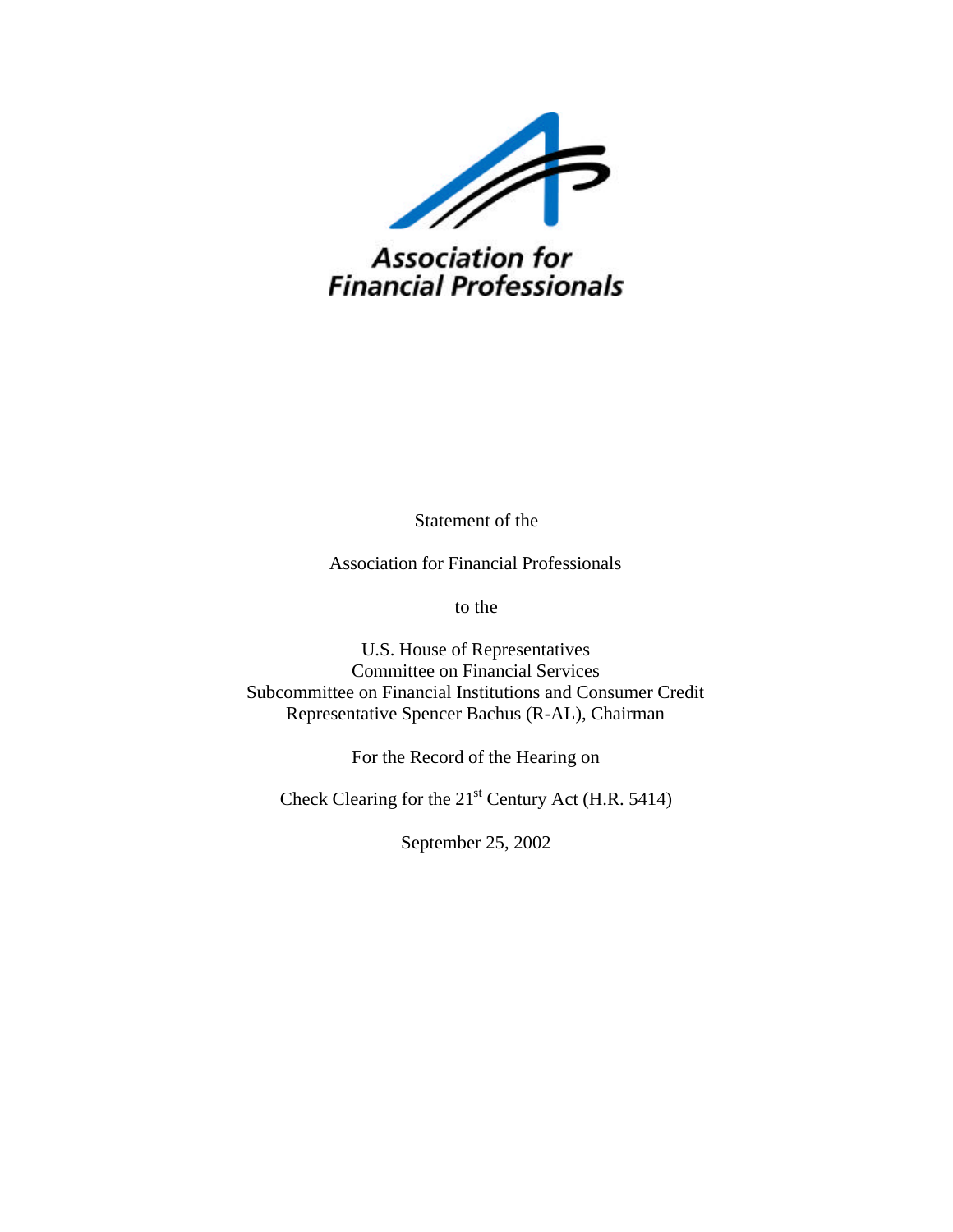# **STATEMENT OF THE ASSOCIATION FOR FINANCIAL PROFESSIONALS TO THE UNITED STATES HOUSE OF REPRESENTATIVES COMMITTEE ON FINANCIAL SERVICES SUBCOMMITTEE ON FINANCIAL INSTITUTIONS AND CONSUMER CREDIT REPRESENTATIVE SPENCER BACHUS (R-AL), CHAIR FOR THE RECORD OF THE HEARING ON CHECK CLEARING FOR THE 21st CENTURY ACT (H.R. 5414) SEPTEMBER 25, 2002**

Mr. Chairman and members of the Subcommittee on Financial Institutions and Consumer Credit, the Association for Financial Professionals (AFP) welcomes this opportunity to submit a statement for the record of the hearing on the Check Clearing for the 21<sup>st</sup> Century Act (H.R. 5414), held on September 25, 2002.

AFP represents approximately 14,000 treasury and finance professionals who, on behalf of over 5,000 corporations and other organizations, are significant participants in the nation's payments system. Organizations represented by our members are drawn generally from the Fortune 1,000 and the largest middle market companies. Many of AFP's members have direct responsibility for check disbursements, collections, reconciliation, and fund transfers generally. AFP members' companies, with their higher check volume, larger check amounts and greater exposure to fraud, have a sizable interest and significant stake in the advancement of measures to improve the efficiency and safety of the payments system.

AFP has been a strong advocate of the federal government's efforts to migrate from checks to electronic payments. We cooperated with the government to develop and implement the Electronic Federal Tax Payment System that enables businesses to pay their federal tax deposits electronically. We supported EFT 99, the legislative mandate requiring the government to make disbursements electronically. And we actively participated in discussions with the Federal Reserve Board during the drafting of the Check Clearing for the 21<sup>st</sup> Century Act, or Check 21.

Check 21 is designed to foster innovation in the check collection system without mandating the receipt of checks in electronic form. It would do this by removing the legal impediments to check truncation. The bill would permit machine-readable paper copies of checks, called substitute checks, to replace original checks in the clearing and return process. In drafting the law, the Federal Reserve sought to ensure "that a bank and its customer would be in the substantially equivalent legal and practical position regardless of whether or not they received the original check." The proposed legislation would encourage banks to eliminate paper from the check system at the earliest possible point in the process. This would increase the efficiency of the check system, cut costs and improve availability. Given the continued predominance of checks as the primary payment method in the U.S., the resulting increase in productivity should bring substantial benefits to the economy.

AFP supports the concepts underlying Check 21 and understands the benefits of replacing original checks with check images. However, we believe that there are several provisions in the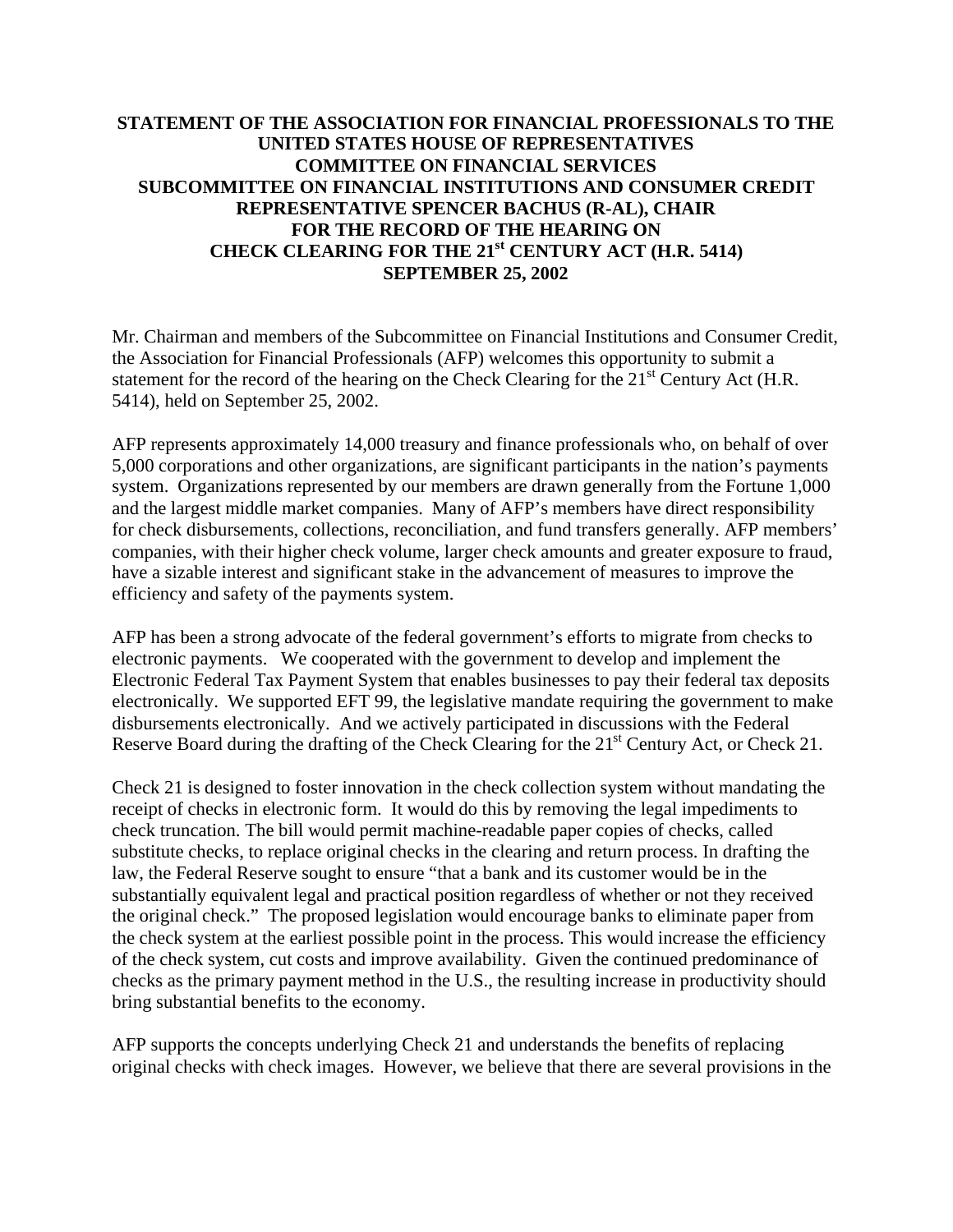Act as currently drafted that, if not corrected, would lead to unintended consequences in some cases while allowing other barriers to check truncation to remain standing. They are:

- ß Linking all duties, obligations, and protections under Check 21 only to items that meet the four-part test of a "substitute check," while leaving purported substitute checks that suffer from a technical defect in an uncertain legal position.
- ß Omitting electronic images of checks—digitized reproductions of the original checks—from the scope of the Act, at least for purposes of legal equivalency. Their inclusion under the Act would eliminate uncertainty regarding the acceptability of electronic images in contract disputes where payments are involved and thereby advance the adoption of electronics in check processing.

We will also point out other drafting issues that should be clarified.

 $\overline{a}$ 

# **Linking of Duties, Obligations and Protections Only to "Substitute Checks" as Defined**

We believe that a bank is obligated to ensure that a substitute check qualifies as a "substitute check" under the multi-part test of Section  $2(17)$ . When there are defects that prevent an item from meeting the definition of a "substitute check," a paying bank would be under no obligation to accept it under Section 3(a) and the original check would have to be presented. However, an item may be created and handled with the intention that it be treated as a substitute check, but the item may ultimately suffer from a defect that prevents it from being a "substitute check" under the Act. For example, a bank may have encoded the MICR line sufficiently for the item to be processed, but may have failed to encode "all" of the required MICR line information generally applicable under industry standards as required under Section 2(17)(B).

Such an item would not appear to be afforded the legal equivalency protections of Section  $3(b)$ ,<sup>1</sup> nor would the warranties and indemnities of Sections 4 and 5 seem to apply under this circumstance because all of these provisions apply literally only to checks that are actual substitute checks as defined. The same is true of the consumer protections in Section 6. Damages may not be recoverable under Section 8 because there may not be an actual breach of a warranty since the warranties are linked to "substitute checks." In short, we recommend that the Act be amended so that all of the duties, obligations and protections that arise under the Act apply to "substitute checks" as defined and to items which are presented and handled with the intent that they be treated as substitute checks under the Act.

<sup>&</sup>lt;sup>1</sup> The legal equivalency protections of Section 3(b) rely not only on an item being a "substitute check;" the item must also meet two additional tests in order to gain these protections–-be an accurate representation of the truncated original and bear a certain legend. While we understand the theory behind the accurate representation requirement, we are concerned that a court may hold that the original check must be presented to be able to determine if the substitute check "accurately represents" the original check at the time of truncation. We also believe that the bank should have an affirmative obligation to affix the Section 3(b)(2) legend on the substitute check.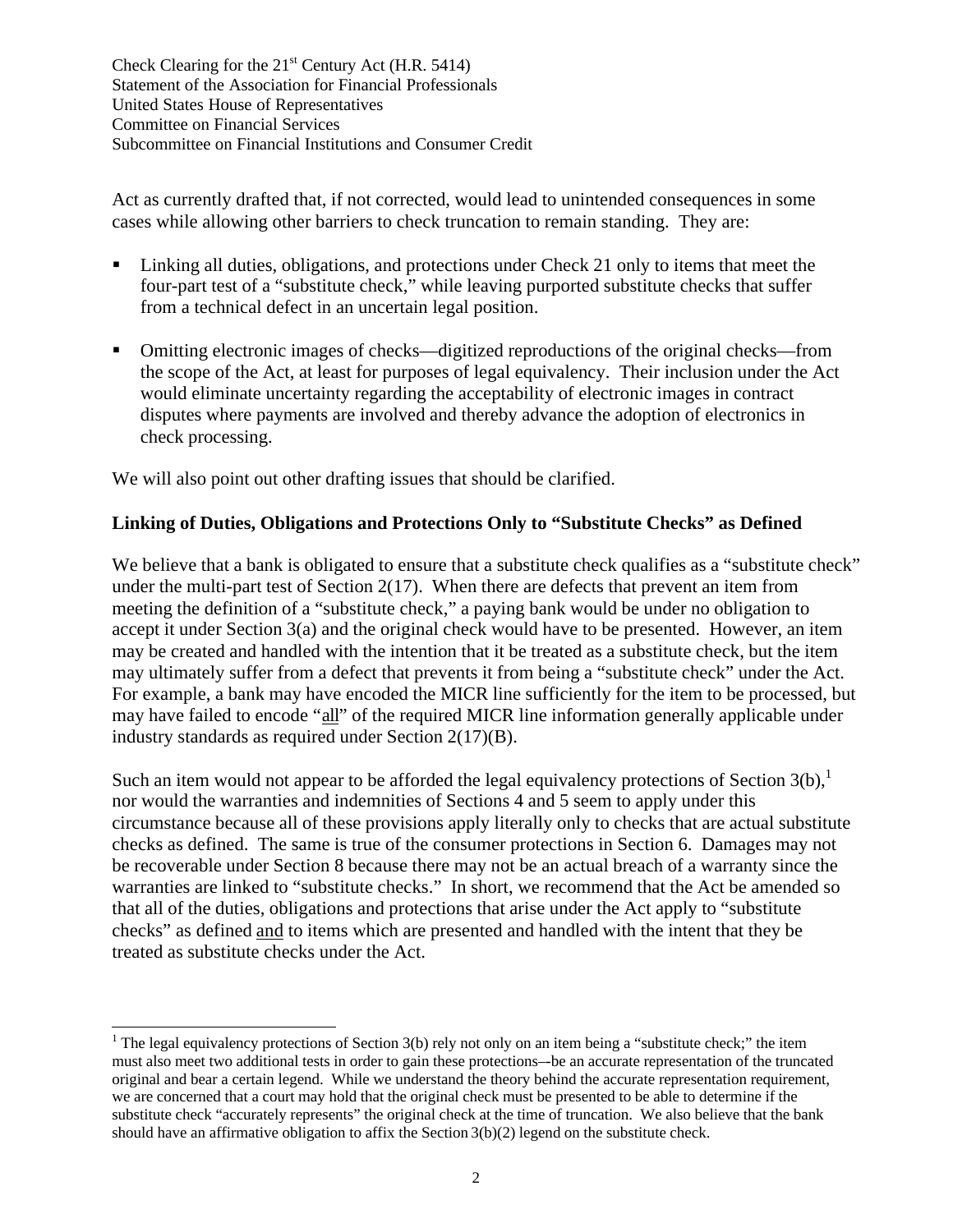## **Inclusion of Electronic Check Images**

 $\overline{a}$ 

Electronic images of original checks were included within the scope of the Act during the drafting stage, but were subsequently omitted.<sup>2</sup> The Federal Reserve's section-by-section analysis of the revised version submitted to Congress stated that the Federal Reserve favors excluding electronic checks from the proposed Act's scope because that would allow "the banking industry to address liability and technical issues related to electronic exchanges through agreements" which the Federal Reserve believes is preferable. However, while such agreements can successfully address many liability and technical issues, they cannot solve issues surrounding the "legal equivalency" of electronic check images. For this reason, AFP recommends that electronic images of checks be included in coverage under the Act in so far as their legal equivalency is concerned.

As the Federal Reserve points out, banks today exchange electronic check information and images under bilateral or multilateral agreements with each other and by agreement with their customers, including many major companies. This may be an agreement between banks engaging in electronic presentment of check images or information describing checks under U.C.C. Section 4-110(a), or an agreement between a bank and its customer providing that, regardless of whether original checks or images are presented for payment, only images will be supplied to the customer under Section 4-406(b).

However, companies that receive electronic images of checks are not "in the substantially equivalent legal and practical position regardless of whether or not they received the original check," which is one of the Federal Reserve's stated objectives in promoting Check 21. If companies continue to be exposed to legal uncertainties regarding the acceptability of electronic check images in a court of law, their acceptance and use of electronics in the check clearing process will be undermined and the Federal Reserve's efforts to facilitate check truncation and foster innovation would be considerably hampered.

The original draft produced by the Federal Reserve solved this problem by providing legal equivalency for "electronic checks," meaning both images of original checks that passed normally through the collection chain and the new form of substitute checks. With the omission from the scope of the Act of provisions relating to electronic checks, there can be no assurance that electronic images would not be precluded from acceptance in court under state evidence laws. Such preclusion could bar an attempt by a payor to prove payment by the introduction of the image of a truncated check or by a payee to prove that a truncated check was returned by the payor bank.

<sup>&</sup>lt;sup>2</sup> The Federal Reserve's original February 2001 draft used the term "electronic check" throughout the text, and it was defined as meaning "a digitized reproduction of an original check or a substitute check."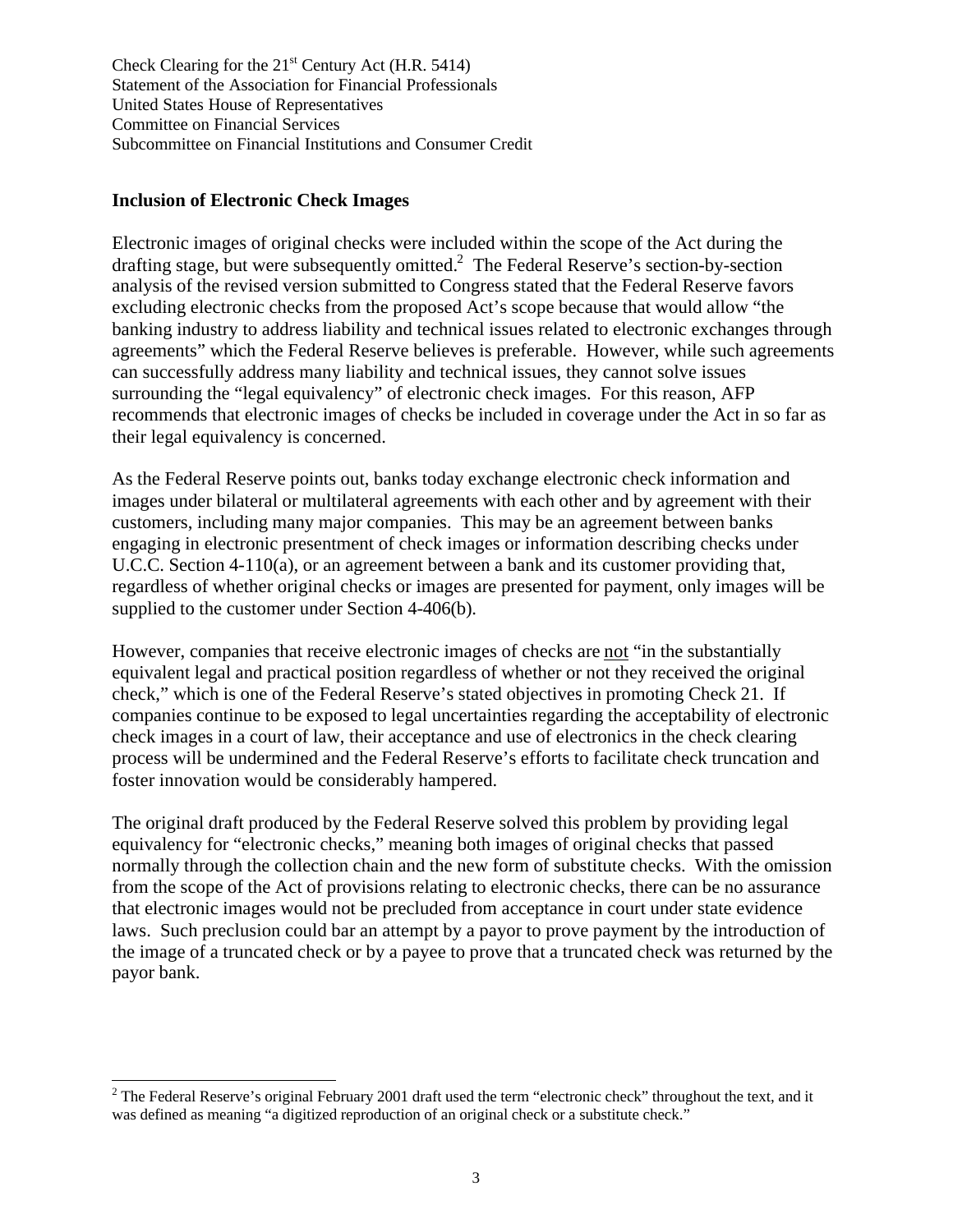AFP is concerned that the Uniform Electronic Transactions Act (UETA) and the federal E-Sign Act do not definitively provide that electronic check images satisfy the various state rules of evidence in cases of contract disputes where payments are involved. Those Acts state that if a statute, regulation, or other rule of law requires the retention of a check, that requirement can be satisfied by retaining an electronic record.<sup>3</sup> Both laws also state, however, that their respective terms do not apply to transactions governed by, among other things, Articles 3 and 4 of the U.C.C. on check processing.<sup>4</sup> As the Federal Reserve affirmed in its analysis of the Act, "both E-Sign and UETA by their terms affect only rules requiring the retention of paid checks, such as for recordkeeping or audit purposes, and do not create electronic or substitute payment instruments."

In a payment dispute, a party may object to an electronic image of a paid, original check and claim that E-Sign may not be relied upon for its introduction since there is no law at issue which requires the retention of the check for such purposes. By firmly stating the legal equivalency doctrine for all check images here, as was done in the original draft, a bank customer is not left to the vagaries of state laws and evidence rules for whether an image of a check sent to it by its bank may be used for all purposes.

#### Benefits of legal equivalency for "electronic checks"

To close this gap and clarify check law as it applies to truncation, AFP recommends the limited reintroduction to the Act of legal equivalency protections for "electronic checks." This will eliminate the legal uncertainty to which companies involved in contract disputes may be exposed, enable banks and their customers who receive electronic images "to be in substantially the same legal and practical position regardless of whether or not they received the original check," and promote the acceptance of check truncation. The Federal Reserve states that today less than one-quarter of checks are presented electronically. Much work needs to be done to increase that number. Eliminating the legal uncertainty surrounding electronic images will speed that effort, especially among companies that write a significant volume of the nation's checks. Such a limited reintroduction furthers the Act's purposes without changing any existing laws, for example, surrounding warranties and recrediting rights for such items, which are adequately addressed under U.C.C. Articles 3 and 4 and need only be covered in the Act for the new class of "substitute checks."

#### **Other Drafting Issues**

-

Section 12 broadly provides that only Section 7 may be varied by agreement. While this should be sufficient to avoid a disclaimer of the warranties, indemnities and other protections of Sections 4 and 5, typically such provisions expressly provide that their terms cannot be

 $3$  For example, see Section 101(d)(4) of E-Sign.

 $4$  For example, see Section 103(a)(3) of E-Sign.